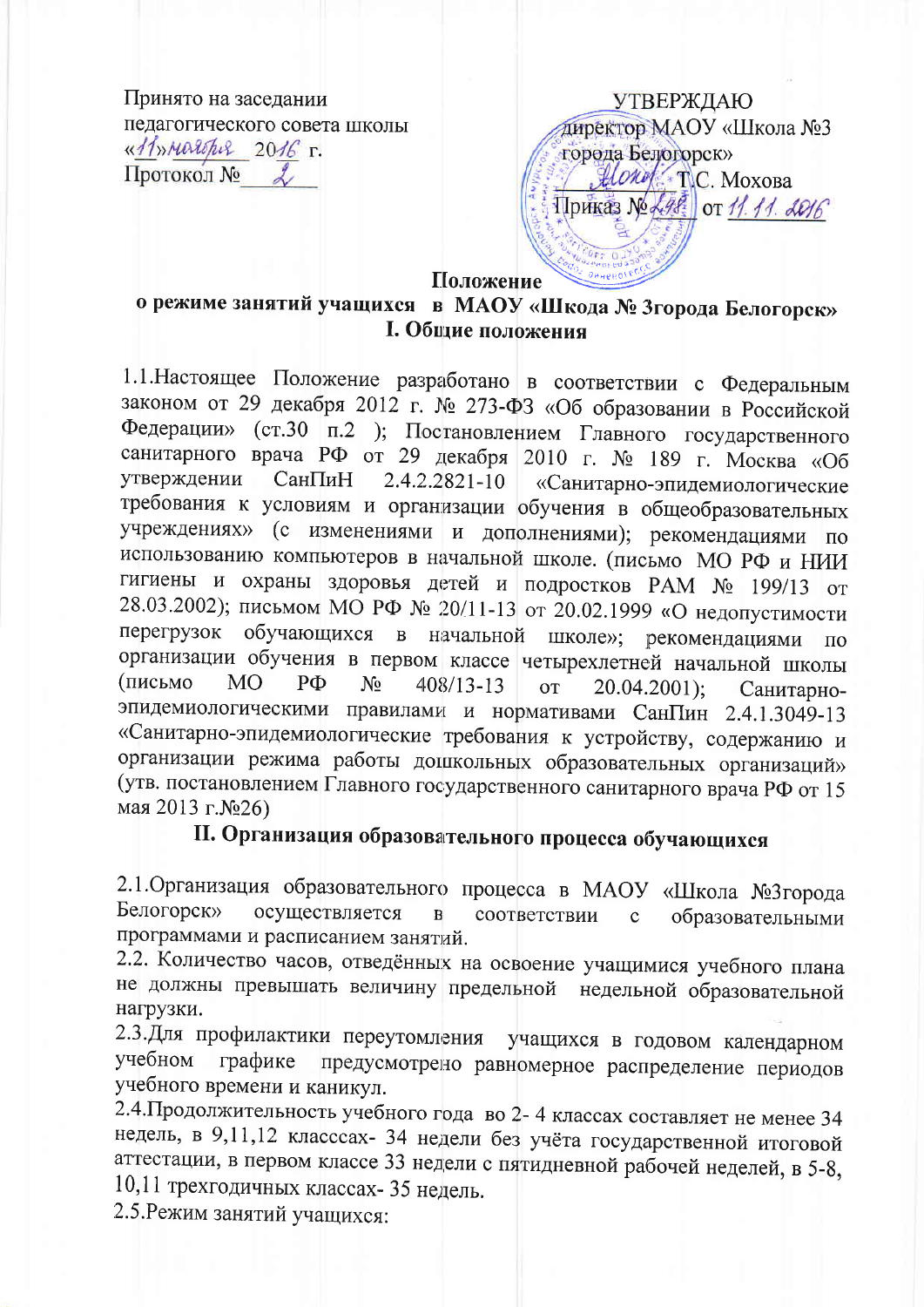Начало занятий 1 смены -в 8.00., во 2 смене-13-30.

Продолжительность урока согласно Уставу - 40 минут во 2-12 классах, 35 минут в сентябре-декабре и 40 минут в январе-мае в 1-х классах. Используется "ступенчатый" режим обучения в первом классе (в сентябре, октябре - 3 урока в день по 35 минут каждый; в ноябре, декабре - по 4 урока по 35 минут каждый; в январе, май - по 4 урока по 40 минут каждый).

2.6. Обучение  $\overline{B}$ первом классе осуществляется  $\mathbf{c}$ соблюдением дополнительных требований:

- проводится без домашних занятий и бального оценивания знаний учащихся; -дополнительные недельные каникулы в середине третьей четверти при традиционном режиме обучения.

2.7. Продолжительность каникул в течение учебного года составляет He менее 30 календарных дней.

Для учашихся течение учебного года предусмотрены  $\overline{1}$ класса  $\mathbf{B}$ дополнительные недельные каникулы.

2.8. Годовой календарный учебный график разрабатывается и утверждается МАОУ «Школа № 3города Белогорск» самостоятельно.

2.9. Расписание уроков составляется отдельно для учебных занятий и занятий компонента образовательного учреждения учебного плана, плана внеурочной деятельности, которые планируются на дни с наименьшим количеством обязательных уроков.

2.10. Объем домашних заданий по всем предметам должен быть таким, чтобы затраты времени на его выполнение не превышали ( в астрономических часах) во 2-3-х классах 1,5 часа, в 4-5-хклассах-2часа, 6-8-хклассах-2, 5часа, в 9-х классах до 3,5 часов.

2.11. Количество классов в МАОУ «Школа № 3города Белогорск» определяется в зависимости от поданных заявлений граждан и условий, созданных для осуществления образовательного процесса, с учетом санитарно-эпидемиологических требований к условиям и организации обучения в общеобразовательных учреждениях а так же нормативов. указанных в лицензии.

Наполняемость классов определяется санитарно-эпидемиологическими требованиями к условиям и организации обучения в общеобразовательных учреждениях:

2.12.Для проведения занятий по информатике, английскому языку, технологии допускается деление классов на две группы, если  $er$ наполняемость составляет 25 человек.

2.13.В МАОУ «Школа № 3города Белогорск» может быть организовано индивидуальное обучение больных детей на дому. Основанием для организации индивидуального обучения больных детей на дому является: письменное заявление родителей (законных представителей) учащегося на имя директора, медицинское заключение лечебного учреждения.

III. Организация образовательного процесса воспитанников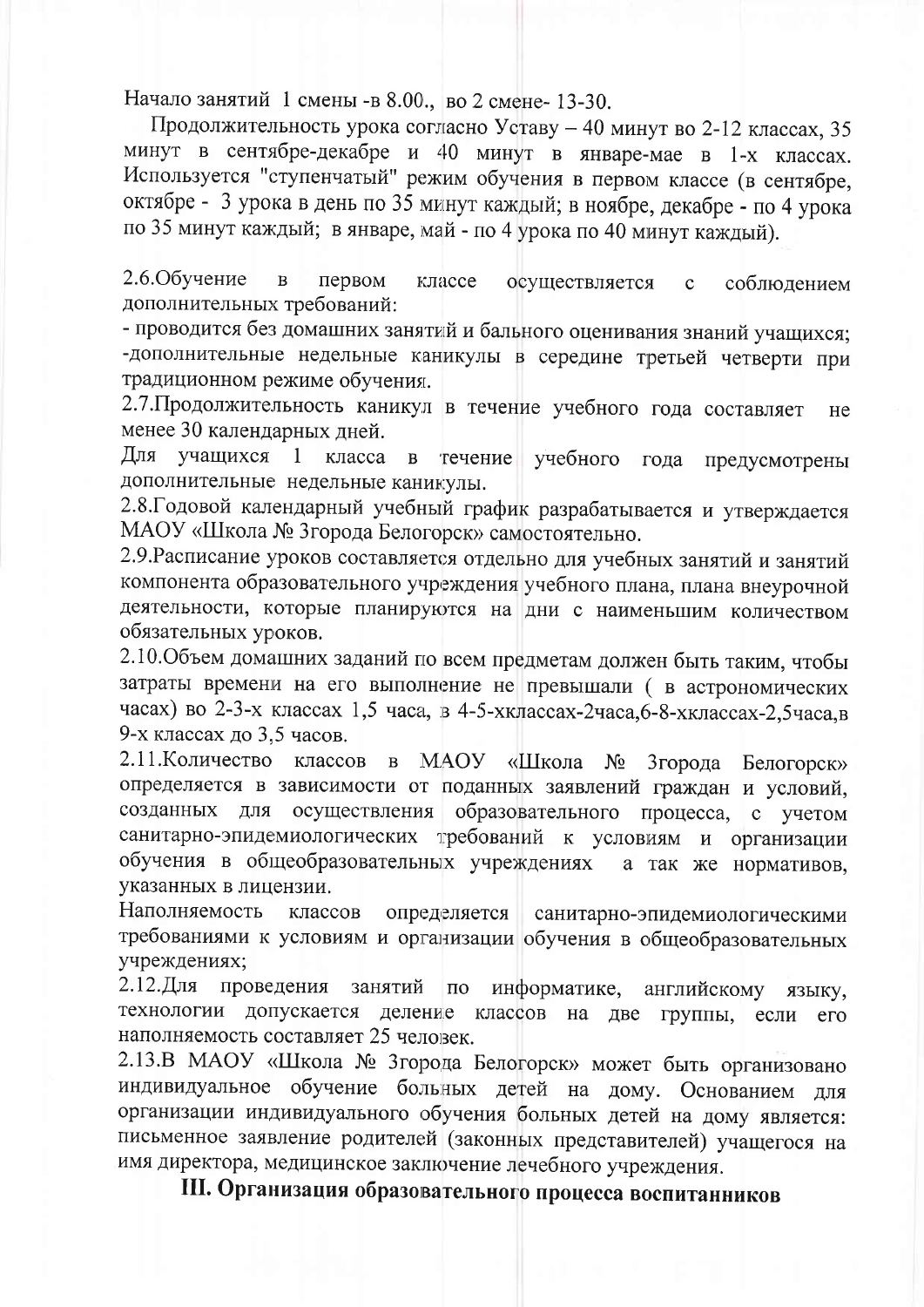3.1. Режим дня должен соответствовать возрастным особенностям детей и способствовать ИХ гармоничному развитию. Максимальная продолжительность непрерывного бодрствования детей 3 - 7 лет составляет 5,5-6 часов, до 3 лет - в соответствии с медицинскими рекомендациями.

3.2. Рекомендуемая продолжительность ежедневных прогулок составляет 3-4 Продолжительность часа. прогулки определяется образовательной организацией в зависимости от климатических условий. При температуре воздуха ниже минус 15 С и скорости ветра более 7 м/с продолжительность прогулки рекомендуется сокращать.

3.3. Рекомендуется организовывать прогулки 2 раза в день: в первую половину дня и во вторую половину дня - после дневного сна или перед уходом детей домой.

3.4. При организации режима пребывания детей дошкольного возраста в образовательной организации более 5 часов организуется прием пищи с интервалом 3-4 часа и дневной сон; при организации режима пребывания детей до 5 часов - организуется однократный прием пищи.

Общая продолжительность дневного сна для детей дошкольного возраста 2 -2,5 часа. Для детей от 1 года до 1,5 года дневной сон организуют дважды в первую и вторую половину дня общей продолжительностью до 3,5 часа. Для детей от 1,5 до 3 лет дневной сон организуют однократно продолжительностью не менее 3 часов. Перед сном не рекомендуется проведение подвижных эмоциональных игр, закаливающих процедур. Во время сна детей присутствие воспитателя (или его помощника) в спальне обязательно.

3.5. На самостоятельную деятельность детей 3-7 лет (игры, подготовка к образовательной деятельности, личная гигиена) в режиме дня отводиться не менее 3-4 часов.

3.6. Для детей раннего возраста от 1,5 до 3 лет длительность непрерывной непосредственно образовательной деятельности не превышать 10 мин. Допускается осуществлять образовательную деятельность в первую и во вторую половину дня (по 8-10 минут). Допускается осуществлять образовательную деятельность на игровой площадке во время прогулки.

3.7. Продолжительность непосредственно образовательной деятельности для детей от 3 до 4 лет - не более 15 минут, для детей от 4 до 5 лет - не более 20 минут, для детей от 5 до 6 лет - не более 25 минут, а для детей от 6 до 7 лет не более 30 минут.

3.8. Максимально допустимый объем образовательной нагрузки в первой половине дня в младшей и средней группах не превышает 30 и 40 минут соответственно, а в старшей и подготовительной - 45 минут и 1,5 часа соответственно. середине времени, B. отведенного на непрерывную образовательную деятельность, проводят физкультурные минутки. Перерывы между периодами непрерывной образовательной деятельности - не менее 10 минут.

3.9. Образовательная деятельность с детьми старшего дошкольного возраста

может осуществляться во второй половине дня после дневного сна. Ее